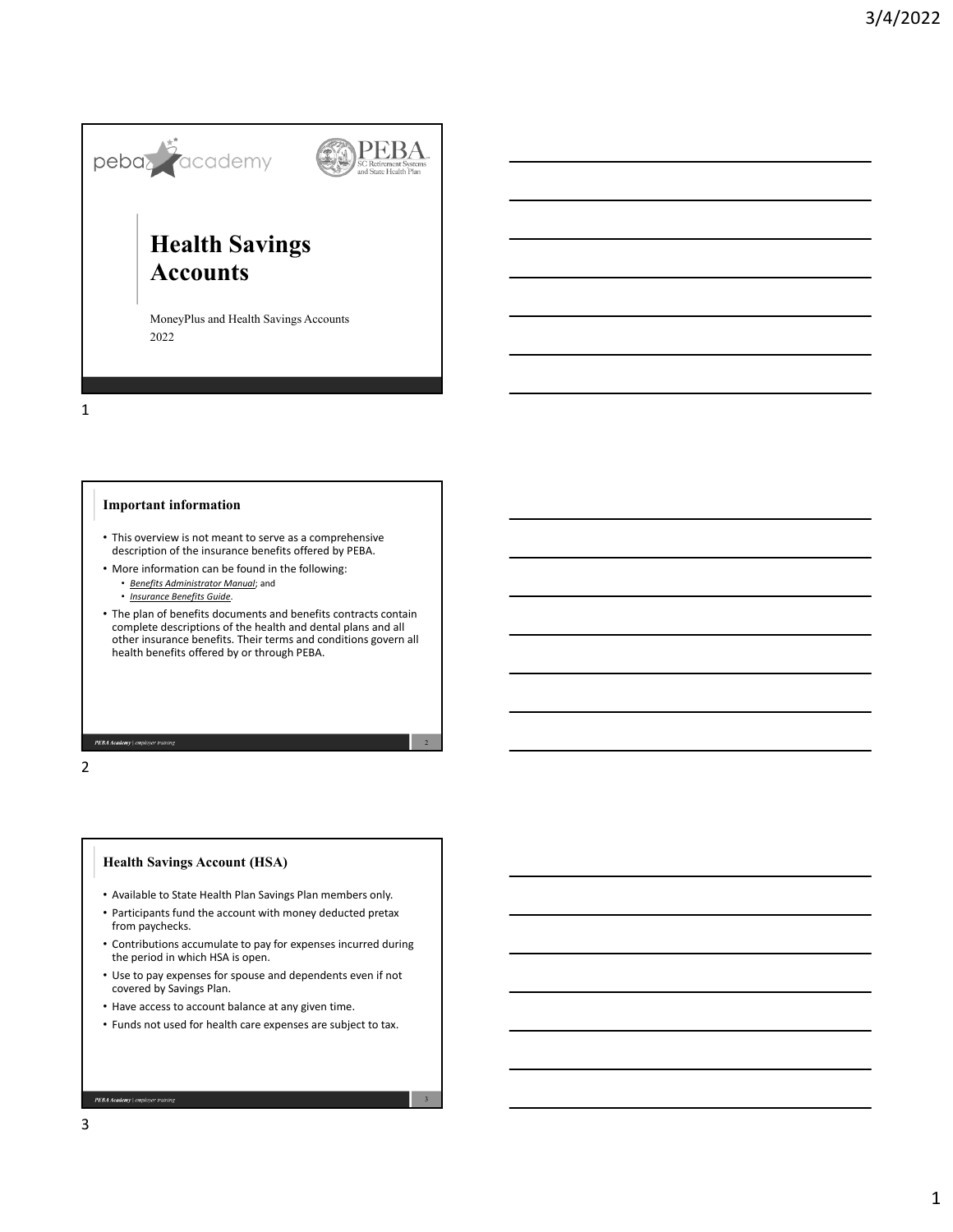#### **Enrollment**

- Employees enroll through MyBenefits.
	- As a new hire;
	- During annual open enrollment period; and
	- Anytime throughout the year.
- Employers must approve the enrollment in EBS and provide the number of annual pay periods.
- PEBA sends daily enrollment and eligibility files to ASIFlex.
- HSA Central will automatically set up the bank account based on enrollment information from PEBA. The employee will receive a welcome email from HSA Central with instructions on how to fully open the account once it is set up.

4

5

6

## PEBA Academy | employ

4

# **Health Savings Account**

- Contribution limits:
	- Single coverage: \$3,650.
	- Family coverage: \$7,300.
	- Additional catch‐up contributions for a subscriber who is age 55 or older: \$1,000.
		- If participant and spouse are covered by a family high deductible health plan, and are both age 55 or older, each can make a \$1,000 catch‐up contribution into their own HSA.
- Monthly administration fee: \$0.50.
- Paper statements: \$3 per month.

PEBA Academy | emple

# 5

# **HSA Central**

- HSA custodial bank.
- HSA Central will automatically set up the bank account based on enrollment information from PEBA. The employee will receive a welcome email from HSA Central with instructions on how to fully open the account once it is set up.
- Must have zero MSA balance before contributing to HSA. • ASIFlex will automatically convert MSA to Limited‐use MSA if carryover funds remain at end of plan year.

PEBA Academy | employer training